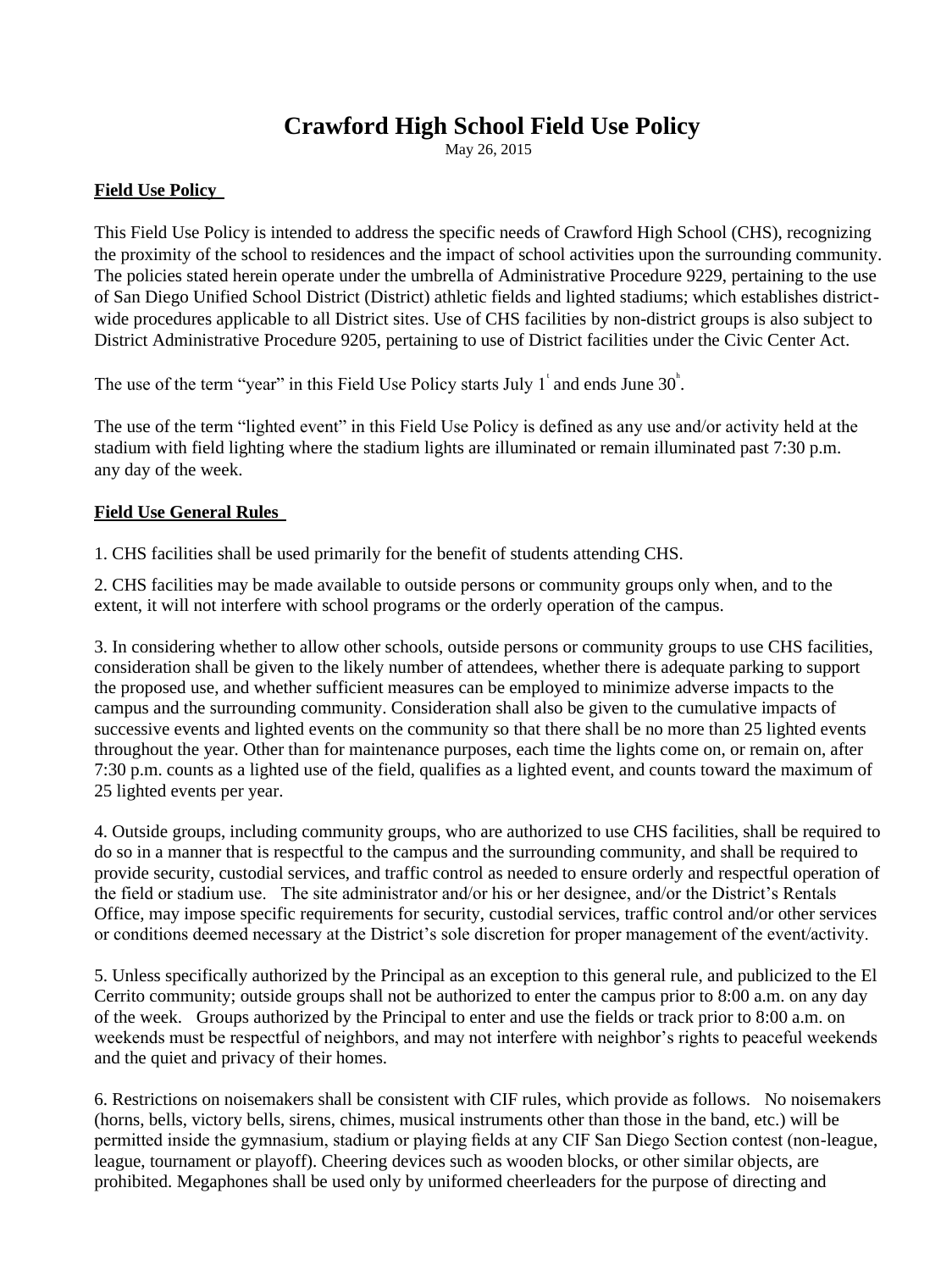controlling rooting sections. The improper use of any of the above-listed devices by supporters of a team would subject that team to possible forfeiture of the contest. Outside persons or groups shall not be permitted to utilize the public address (PA) system, except when specifically authorized by the school, and subject to time and manner restrictions deemed necessary to limit adverse impact on the residents of the surrounding community. Even with such authorization, the PA system may be used by outside groups for the sole purpose of announcing the event or activity. The PA system is not to be used for play action announcing, advertisements or for cheerleading. Outside persons or groups are prohibited from using alternative sound amplification systems.

7. Outside persons or groups using the stadium shall be limited to no more than 1,000 participants and spectators for any single-event day. The field may be used on Saturdays and Sundays in a manner consistent with this Field Use Policy. The District will issue field usage instructions to outside groups consistent with this policy.

8. Field-usage rules will be enforced for all users.

9. The PA system shall not be used for practices or before 8:00 a.m.

10. Only school-approved music will be played over the PA system at any time and only at a reasonable volume.

11. A phone number and email address will be published on Crawford's website to accommodate receipt of field-usage complaints for the main purpose of timely resolution of issues.

12. The use of high-intensity, generator-powered, portable lights shall be prohibited.

# **Rules Specific to Use of a Lighted Stadium**

1. Stadium lights shall be reserved for use by CHS and other public schools serving Crawford Cluster students. Any private schools or community groups that wish to use the lighted stadium may appeal to the Superintendent (or his/her designee) for approval of the use of the lighted stadium for a limited purpose. In considering whether to grant such an appeal, the Superintendent or his/her designee shall first determine whether there is another District site that can accommodate the proposed use without negative impact to the surrounding community. In the event there is no such alternative that can be offered, in considering whether to grant the appeal; the Superintendent or his/her designee shall determine whether the proposed use will interfere with the use of the field by CHS or the operation of the campus, the likely number of attendees, whether there is adequate parking to support the proposed use, and whether sufficient measures can be employed to minimize adverse impact to the campus and the surrounding community including, but not limited to, lighting, noise, custodial services, traffic control, and security. No appeal may be granted that will cause the total number of events or activities held at the lighted stadium to exceed the cap of 25 lighted events. Priority shall be given first to other District schools, then to other schools, and then to non-profit community groups. Commercial uses of the lighted stadium shall not be permitted.

2. If the lighted stadium is made available to a non-district school, or non-profit community group, the using entity shall be required to reimburse the District for the full cost of the use of the stadium including, but not limited to, utility costs, maintenance/repair costs, and reduction in useful life of the natural or synthetic turf field.

3. When in use by CHS students, the stadium lights shall be turned off as soon as possible following the conclusion of a planned lighted event and no later than 10:00 p.m. (except where extenuating circumstances, such as an injury or rain delay of a football game or unforeseeably delay to the completion of the lighted event). When in use by non-district schools, or non-profit groups, the stadium lights shall be turned off by 10:00 p.m. Any lighted event after 7:30 p.m. will count against the maximum of 25 allowed lighted events